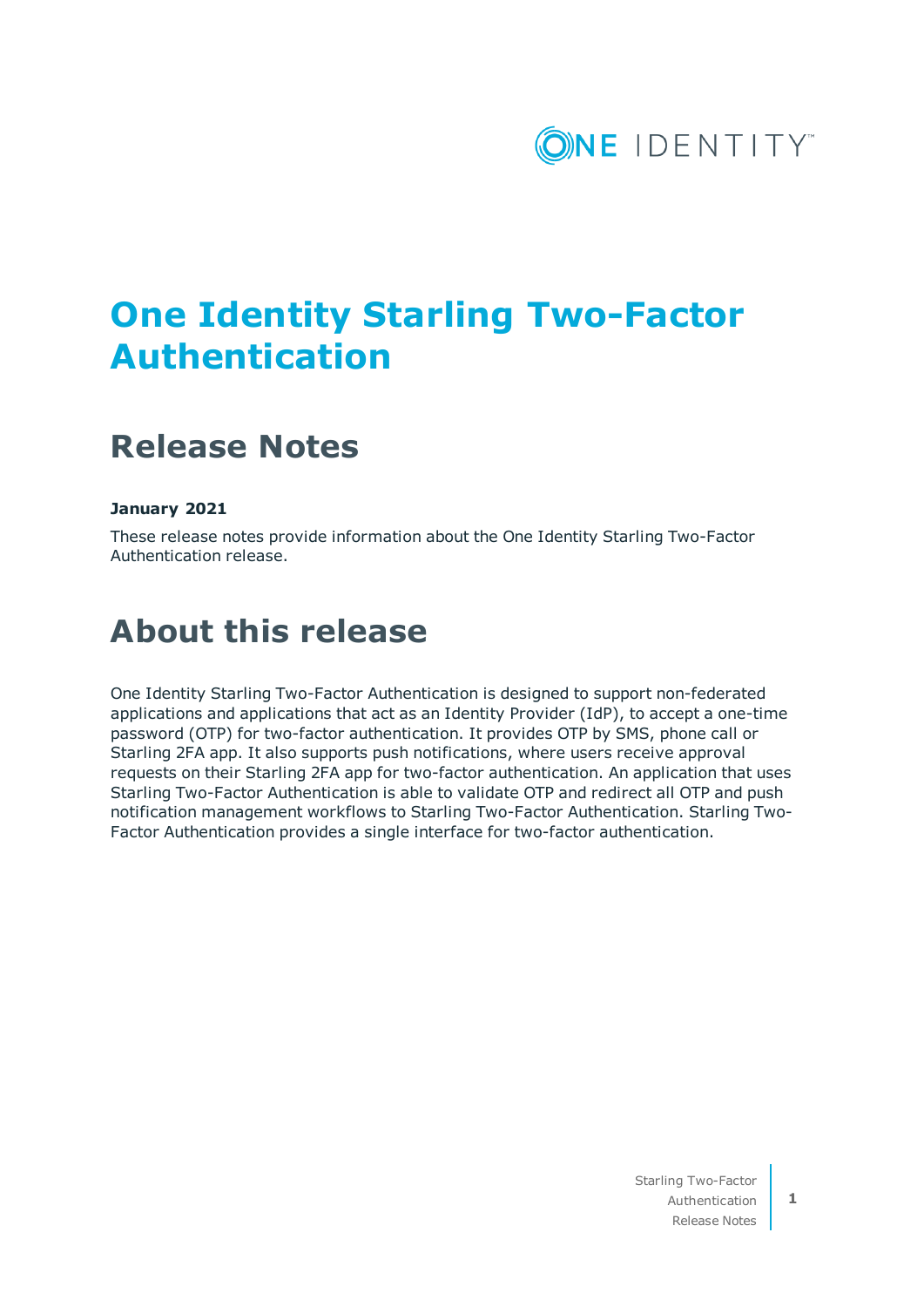# **New features**

New features in Starling Two-Factor Authentication:

- As an S2FA admin, I can change Starling accounts.
- **As an S2FA admin, I can see a redesigned Dashboard page.**
- <sup>l</sup> As an S2FA admin, I can see a redesigned **Collaborators** page.
- **.** As an S2FA admin, I can see a redesigned **Users** page.
- **.** As an S2FA admin, I can see a redesigned **Approvals** page.
- **.** As an S2FA admin, I can see a redesigned **Settings** page.
- Name of logged in user is shown in the Starling Two-Factor Authentication **Dashboard** instead of email address.
- <sup>l</sup> The term *Starling account* is changed to *My Services* in the Starling Two-Factor Authentication **Dashboard**.
- As a Starling Two-Factor Authentication admin, I can no longer see the list of registered devices for a user in the Starling Two-Factor Authentication **Dashboard**.
- As a Starling Two-Factor Authentication admin, I can see user display names in the list of users in the **Dashboard**.
- As a Starling Two-Factor Authentication admin, I can no longer see the health check option for a user in the **Dashboard**.
- Token Response gets disabled if the user is deleted.
- <sup>l</sup> Interactive phone call option is disabled when **Phone Calls** is set to **OFF** in dashboard settings page.

New features in Starling Two-Factor Authentication in the previous releases:

#### **15 July 2018**

<sup>l</sup> In the Starling 2FA Users pane, the **Add Users** dialog box displays the updated list of available country codes.

#### **01 July 2018**

• The licensing information displayed in the Starling 2FA Dashboard now includes information about hybrid subscriptions.

#### **17 June 2018**

• The Starling 2FA Dashboard displays the logged in user name instead of the email address.

#### **25 April 2018**

- A Starling 2FA administrator is able to view the invited collaborators.
- A Starling 2FA administrator is able to resend an invitation to a collaborator.

#### **15 March 2017**

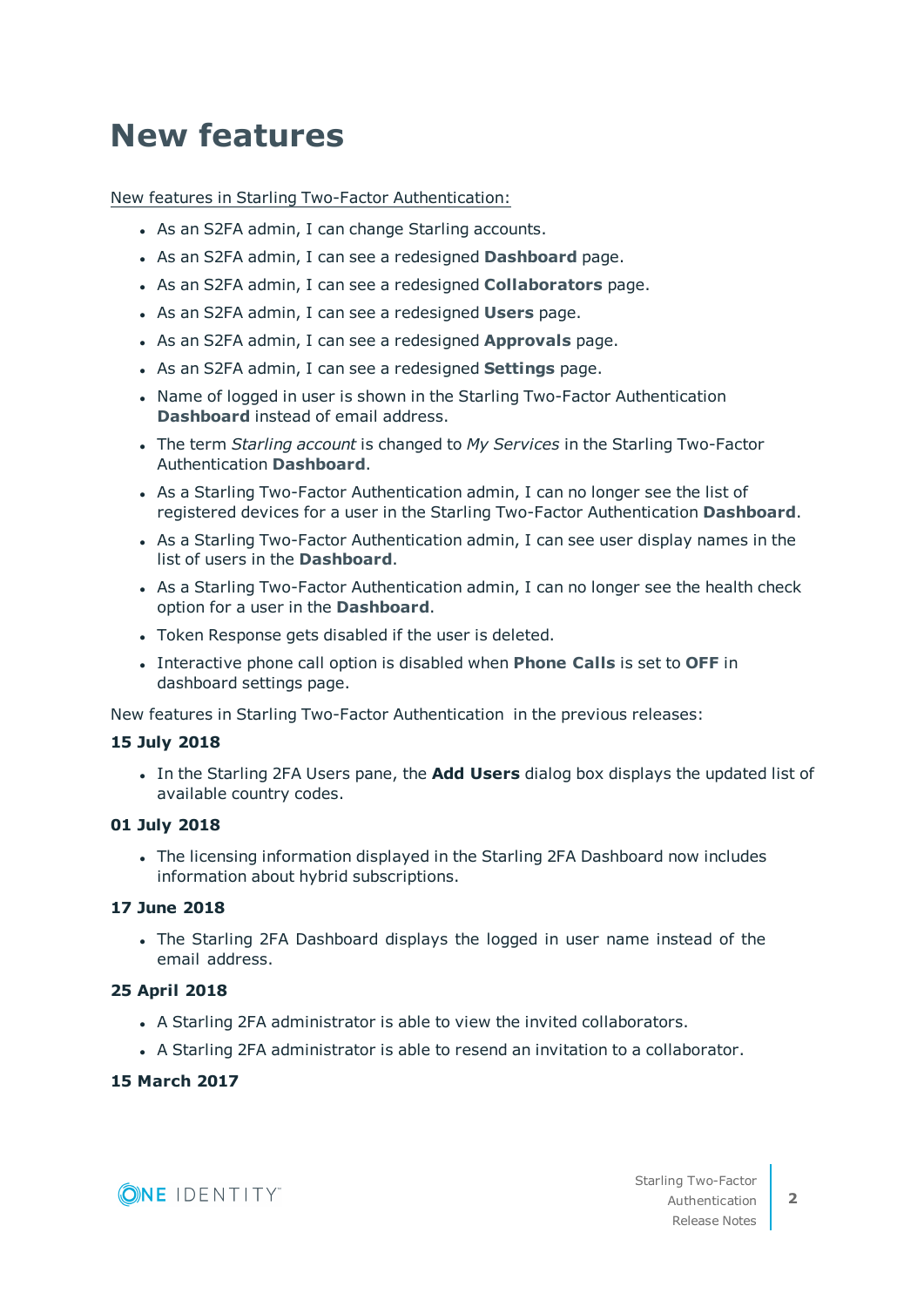- A Starling 2FA administrator is able to change the name of the token in the Starling 2FA app.
- A Starling 2FA administrator is able to select and decide if new users must receive an SMS with a link to download the Starling 2FA app.

See also:

• [Resolved](#page-2-0) issues on page 3

### **Deprecated features**

The following is a list of features that are no longer supported starting with Starling Two-Factor Authentication .

### **22 September 2017**

**.** 19062: The **force\_verification** setting was removed from the Starling 2FA dashboard.

#### **5 June 2017**

<span id="page-2-0"></span>• 17385: Registered value in the user details panel shows an incorrect value.

## **Resolved issues**

The following is a list of issues addressed in this release.

#### **4 July 2018**

#### **Table 1: General resolved Issues**

| <b>Resolved Issue</b>                                                      | <b>Issue</b><br>ΙD |
|----------------------------------------------------------------------------|--------------------|
| The Starling 2FA Dashboard users page does not display the total number of | 26977              |
| users.                                                                     |                    |

#### **26 April 2018**

#### **Table 2: General resolved issues**

| <b>Resolved Issue</b> | <b>Issue</b> |
|-----------------------|--------------|
|                       | ΙD           |
|                       |              |

The Starling 2FA Dashboard page displays a negative number as the user count, 17188 in service usage statistics for the current month.

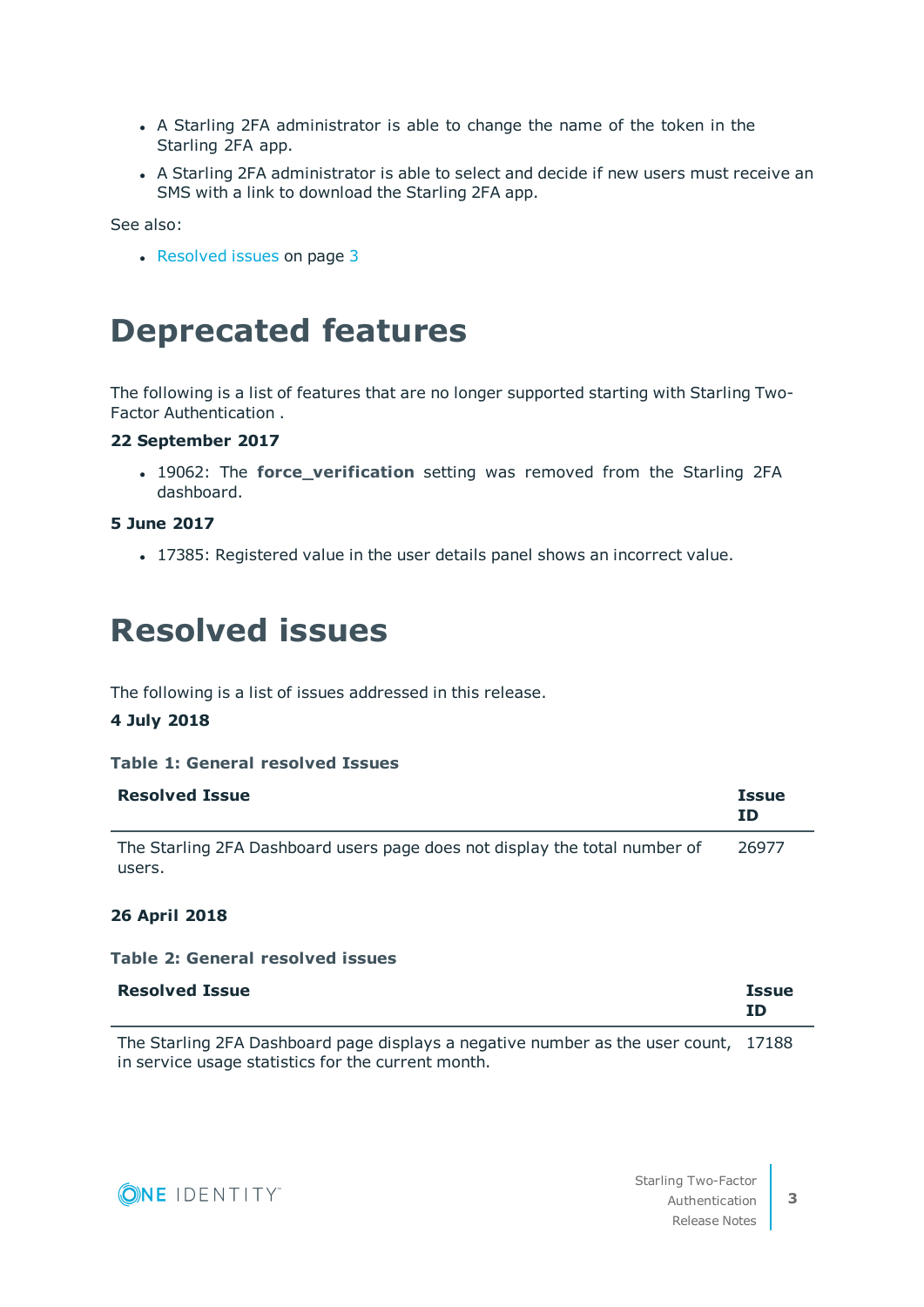| <b>Resolved Issue</b>                                                                                                                                                                                                                                                               | <b>Issue</b><br>ΙD |
|-------------------------------------------------------------------------------------------------------------------------------------------------------------------------------------------------------------------------------------------------------------------------------------|--------------------|
| When you add a collaborator in the Starling 2FA Dashboard, the new collab-<br>orator gets added to the existing list of collaborators with a Invited state. The<br>newly added collaborator must complete the Starling account registration to be<br>an <b>Active</b> collaborator. | 12592              |

### **14 August 2017**

| Table 3: General resolved issues                                                         |                    |
|------------------------------------------------------------------------------------------|--------------------|
| <b>Resolved Issue</b>                                                                    | <b>Issue</b><br>ID |
| Deleting a user from the Starling 2FA Dashboard removes the user from the<br>users page. | 19921              |

### **20 July 2017**

#### **Table 4: General resolved issues**

| <b>Resolved Issue</b>                                                                                                   | <b>Issue</b><br>ΙD |
|-------------------------------------------------------------------------------------------------------------------------|--------------------|
| When provisioning 2FA for a Starling account with a long company name, the<br>following error occurs: name is too long. | 17388              |

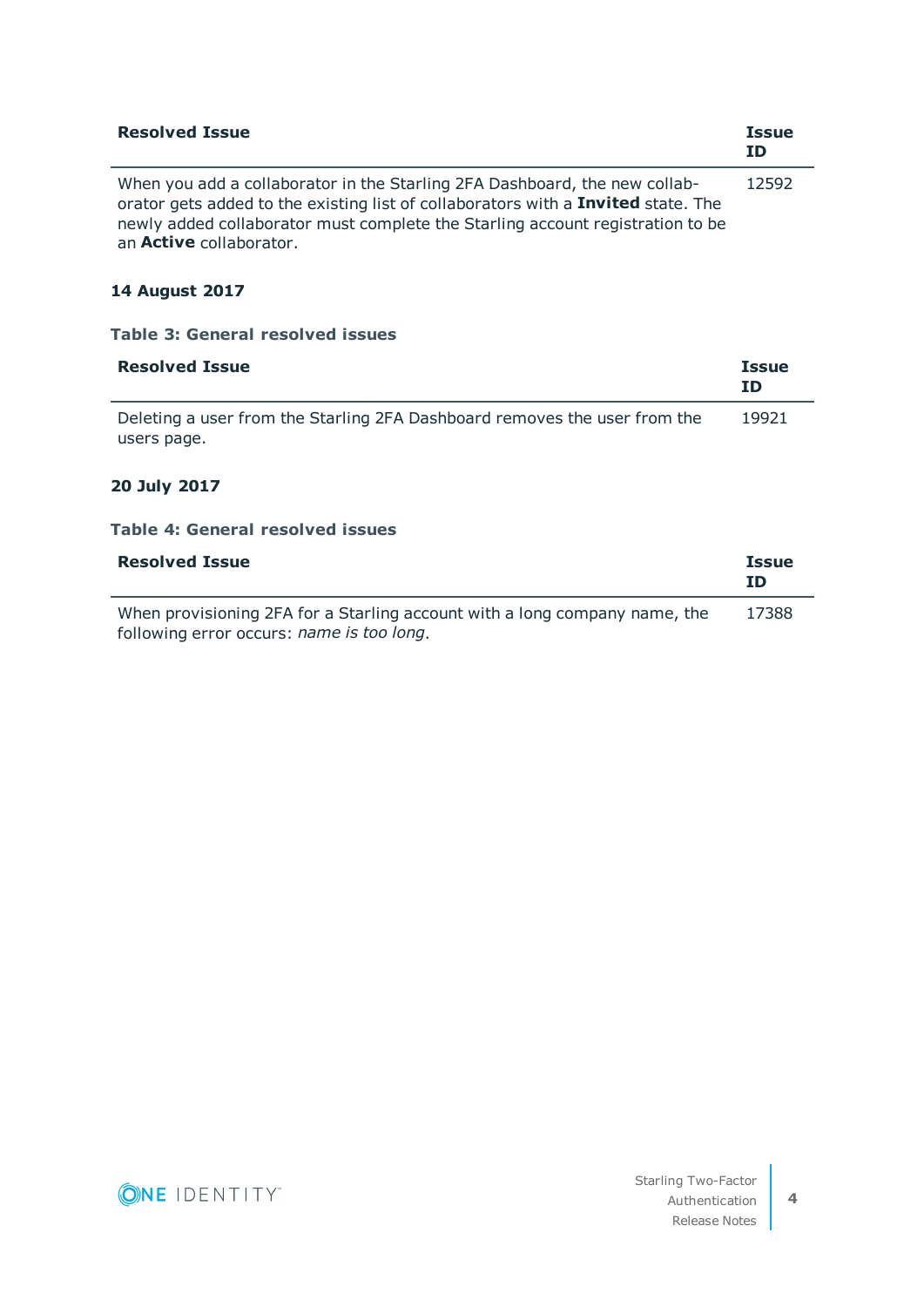#### **5 June 2017**

#### **Table 5: General resolved issues**

| <b>Resolved Issue</b>                                                                                     | <b>Issue</b><br>ΙD |
|-----------------------------------------------------------------------------------------------------------|--------------------|
| In the Starling 2FA Dashboard, registered value in the user details panel<br>displays an incorrect value. | 17385              |
| In the Starling 2FA Dashboard, searching users based on mobile number does<br>not work.                   | 12250              |

#### **24 April 2017**

#### **Table 6: General resolved issues**

| <b>Resolved Issue</b>                                                                                                         | <b>Issue</b><br>ΙD |
|-------------------------------------------------------------------------------------------------------------------------------|--------------------|
| In the Starling 2FA Dashboard, collaborators are not suspended while waiting<br>for approval to delete the same collaborator. | 12401              |
| In the Starling 2FA Dashboard Settings, incorrect tool tip is visible for Inter-<br>active phone call option.                 | 16704              |

### **7 April 2017**

#### **Table 7: General resolved issues**

| <b>Resolved Issue</b>                                                                                      | <b>Issue</b><br>ΙD |
|------------------------------------------------------------------------------------------------------------|--------------------|
| Logos that exceed image requirements are accepted but not saved in the<br>Starling 2FA Dashboard Settings. | 11182              |
| In the Starling 2FA Dashboard Approvals page, created by and target<br>columns display the same value.     | 12597              |

#### **24 March 2017**

#### **Table 8: General resolved issues**

| <b>Resolved Issue</b>                                                                                                | <b>Issue</b><br>ID |
|----------------------------------------------------------------------------------------------------------------------|--------------------|
| In the Starling 2FA Dashboard, Restore option is enabled for an active user.                                         | 1455               |
| In the Starling 2FA Dashboard Administrator User Interface (UI), the Disable<br>button is active for disabled users. | 12534              |
| In the Starling 2FA Dashboard, file names for Main logo and Menu logo are not                                        | 1363               |

retained after refreshing the dashboard settings **UITokens** tab.

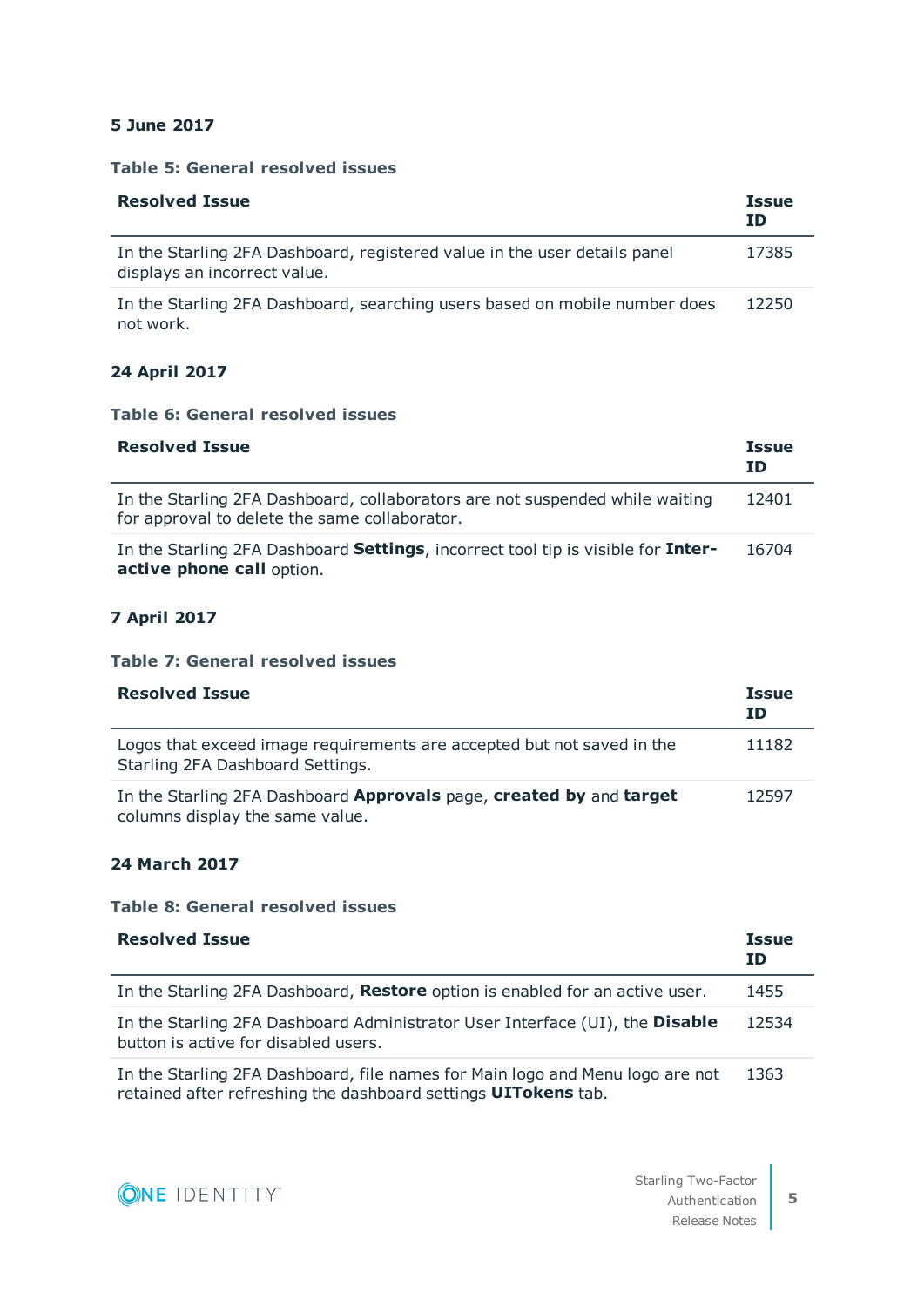#### **10 March 2017**

expires.

#### **Table 9: General resolved issues**

| <b>Resolved Issue</b>                                                  | <b>Issue</b><br>ΙD |
|------------------------------------------------------------------------|--------------------|
| An unknown error occurs in the Starling 2FA Dashboard when the session | 12897              |

## **Known issues**

The following is a list of issues known to exist at the time of release.

#### **Table 10: General known issues**

| <b>Known Issue</b>                                                                                                                                                   | <b>Issue</b><br>ID |
|----------------------------------------------------------------------------------------------------------------------------------------------------------------------|--------------------|
| In Starling 2FA Dashboard, adding a collaborator again with a different role,<br>changes the role of the existing collaborator to a new role.                        | 35449              |
| <b>WORKAROUND</b>                                                                                                                                                    |                    |
| Use the Edit collaborator window to change the role of a collaborator                                                                                                |                    |
| When you try to log in to Starling Two-Factor Authentication dashboard, the<br>following ambiguous error message is displayed: The user account is<br>suspended.     | 13629              |
| <b>WORKAROUND</b>                                                                                                                                                    |                    |
| The error message conveys that the Starling Two-Factor Authentication<br>subscription has expired.                                                                   |                    |
| In the Starling Two-Factor Authentication Dashboard collaborator page CUI<br>control (buttons) does not reset after performing an operation on the selected<br>item. | 28507              |

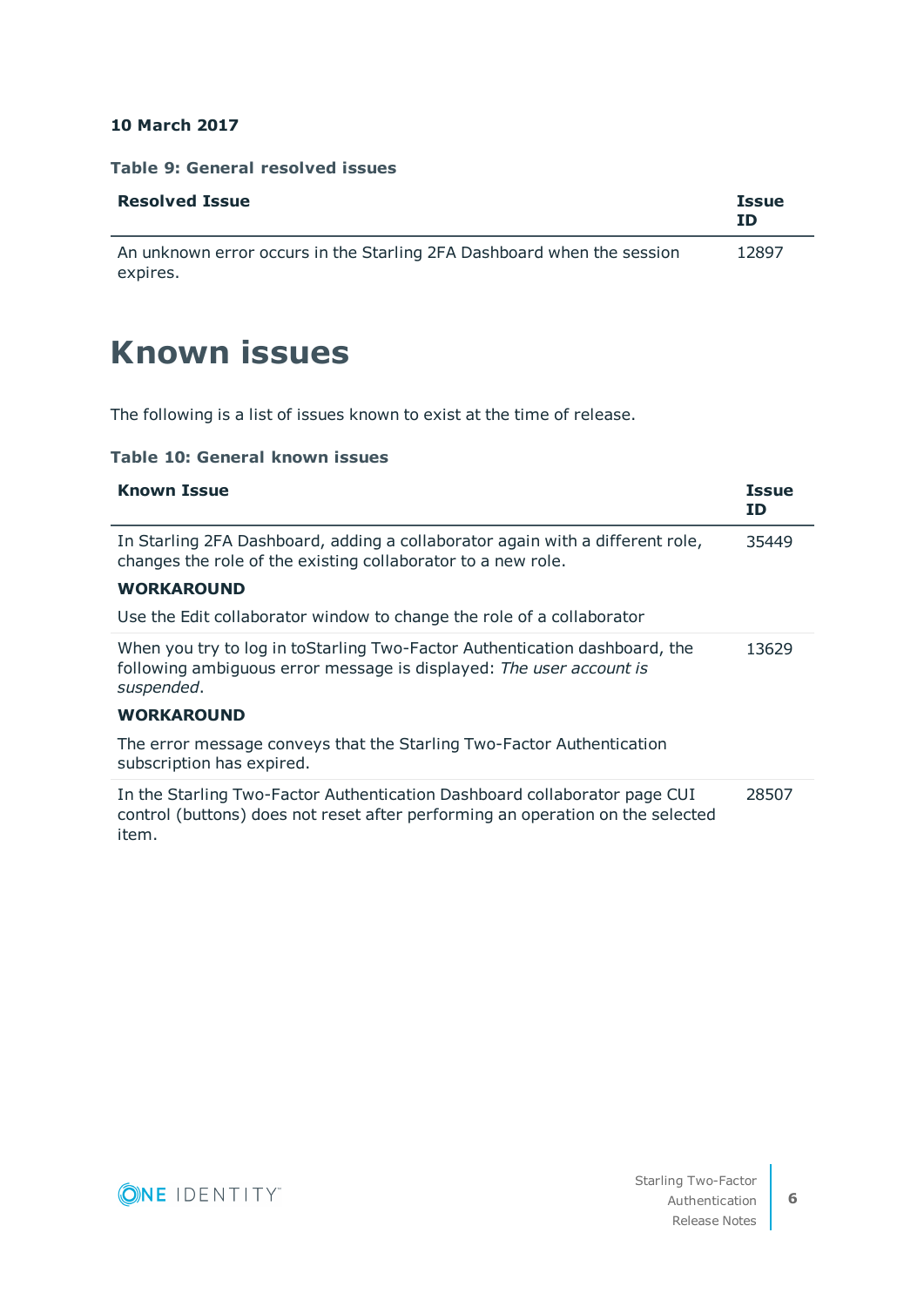# **System requirements**

Before installing Starling Two-Factor Authentication, ensure that your system meets the following minimum browser requirements.

#### **Table 11: Browser requirements**

| <b>Browser</b>                            | Minimum OS / Platform                            | <b>Version</b>    |
|-------------------------------------------|--------------------------------------------------|-------------------|
| Internet Explorer <sup>®</sup>            | Windows 7                                        | 11                |
| Google Chrome™                            | • Windows 10<br>• Android<br>• Mac OS X Yosemite | Latest            |
| Mozilla <sup>®</sup> Firefox <sup>®</sup> | Windows 8.1                                      | Latest            |
| Microsoft Edge                            | Windows 10                                       | Latest            |
| Safari <sup>®</sup>                       | • Mac OS X Yosemite<br>$\cdot$ IOS 8             | See OS / Platform |
| TM<br>Opera                               | • Windows 7<br>• Mac OS X Yosemite               | Latest            |

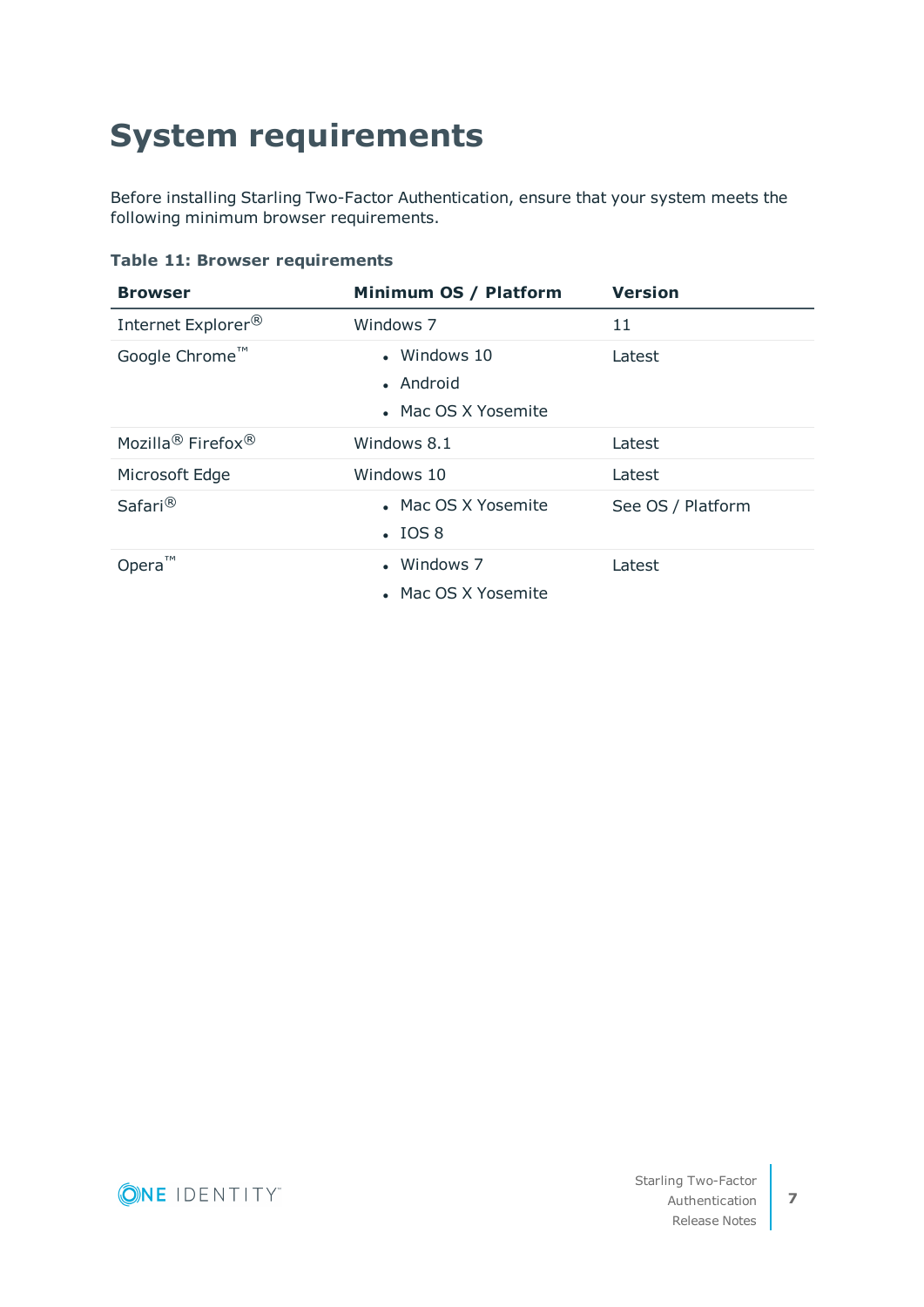# **Product licensing**

Use of this software is governed by the Software Transaction Agreement found at <http://www.oneidentity.com/legal/sta.aspx> and the SaaS Addendum at [http://www.oneidentity.com/legal/saas-addendum.aspx.](http://www.oneidentity.com/legal/saas-addendum.aspx) This software does not require an activation or license key to operate.

# **Accessing the service**

For instructions regarding accessing Starling Two-Factor Authentication service, see the *One Identity Starling Two-Factor Authentication Administrator Guide*.

## **Globalization**

This section contains information about installing and operating this product in non-English configurations, such as those needed by customers outside of North America. This section does not replace the materials about supported platforms and configurations found elsewhere in the product documentation.

This release is Unicode-enabled and supports any character set. In this release, all product components should be configured to use the same or compatible character encodings and should be installed to use the same locale and regional options. This release is targeted to support operations in the following regions: North America, Western Europe and Latin America, Central and Eastern Europe, Far-East Asia, Japan. It supports bidirectional writing (Arabic and Hebrew). The release supports Complex Script (Central Asia – India, Thailand).

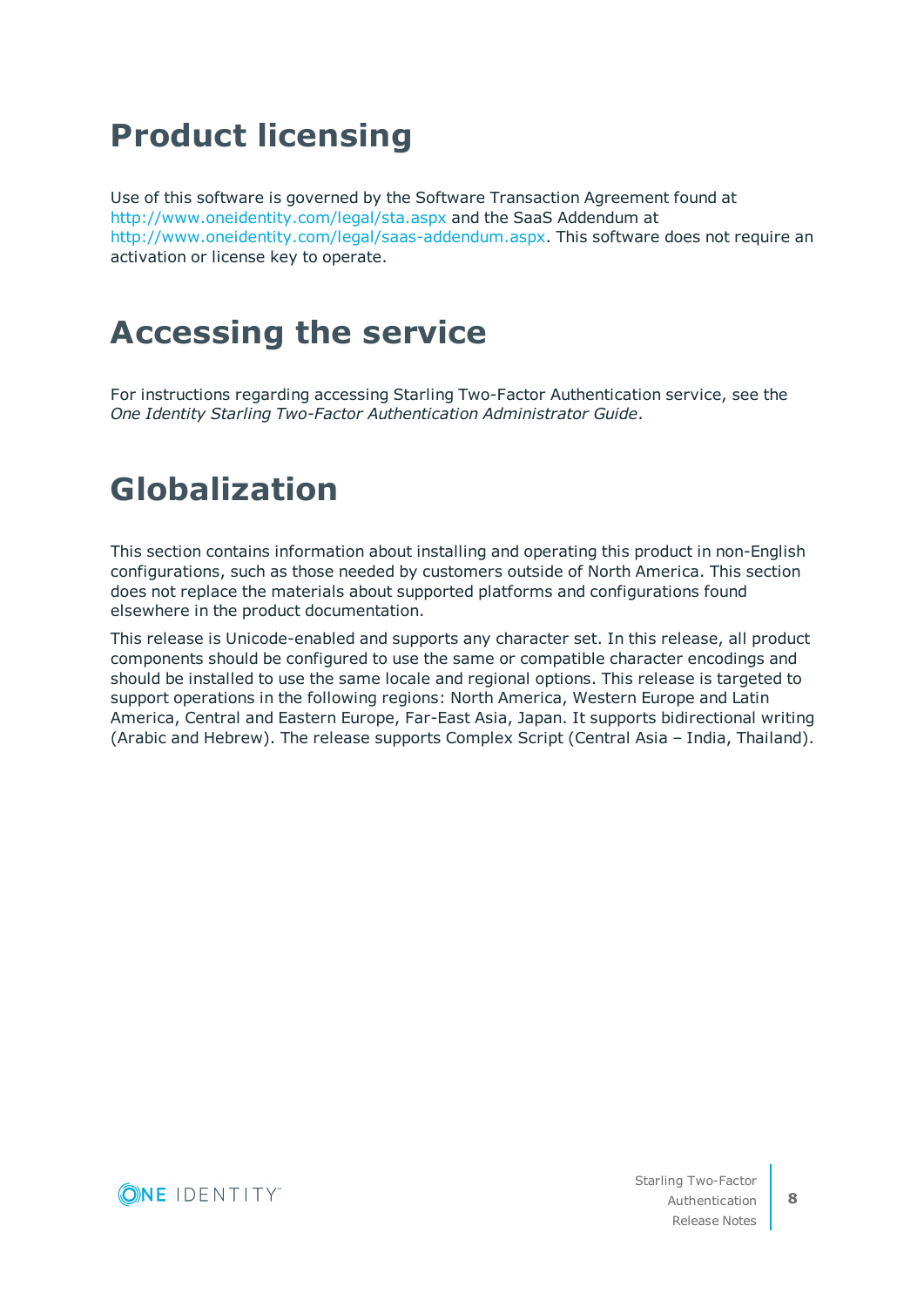## **About us**

One Identity solutions eliminate the complexities and time-consuming processes often required to govern identities, manage privileged accounts and control access. Our solutions enhance business agility while addressing your IAM challenges with on-premises, cloud and hybrid environments.

## **Contacting us**

For sales or other inquiries, visit <https://www.oneidentity.com/company/contact-us.aspx> or call +1-800-306-9329.

### **Technical support resources**

Technical support is available to One Identity customers with a valid maintenance contract and customers who have trial versions. You can access the Support Portal at [https://support.oneidentity.com/.](https://support.oneidentity.com/)

The Support Portal provides self-help tools you can use to solve problems quickly and independently, 24 hours a day, 365 days a year. The Support Portal enables you to:

- Submit and manage a Service Request
- View Knowledge Base articles
- Sign up for product notifications
- Download software and technical documentation
- View how-to-videos at [www.YouTube.com/OneIdentity](http://www.youtube.com/OneIdentity)
- Engage in community discussions
- Chat with support engineers online
- View services to assist you with your product

## **Third-party contributions**

This product contains some third-party components (listed below). Copies of their licenses may be found at referencing [https://www.oneidentity.com/legal/license-agreements.aspx.](https://www.oneidentity.com/legal/license-agreements.aspx) Source code for components marked with an asterisk (\*) is available at [http://opensource.quest.com.](http://opensource.quest.com/)

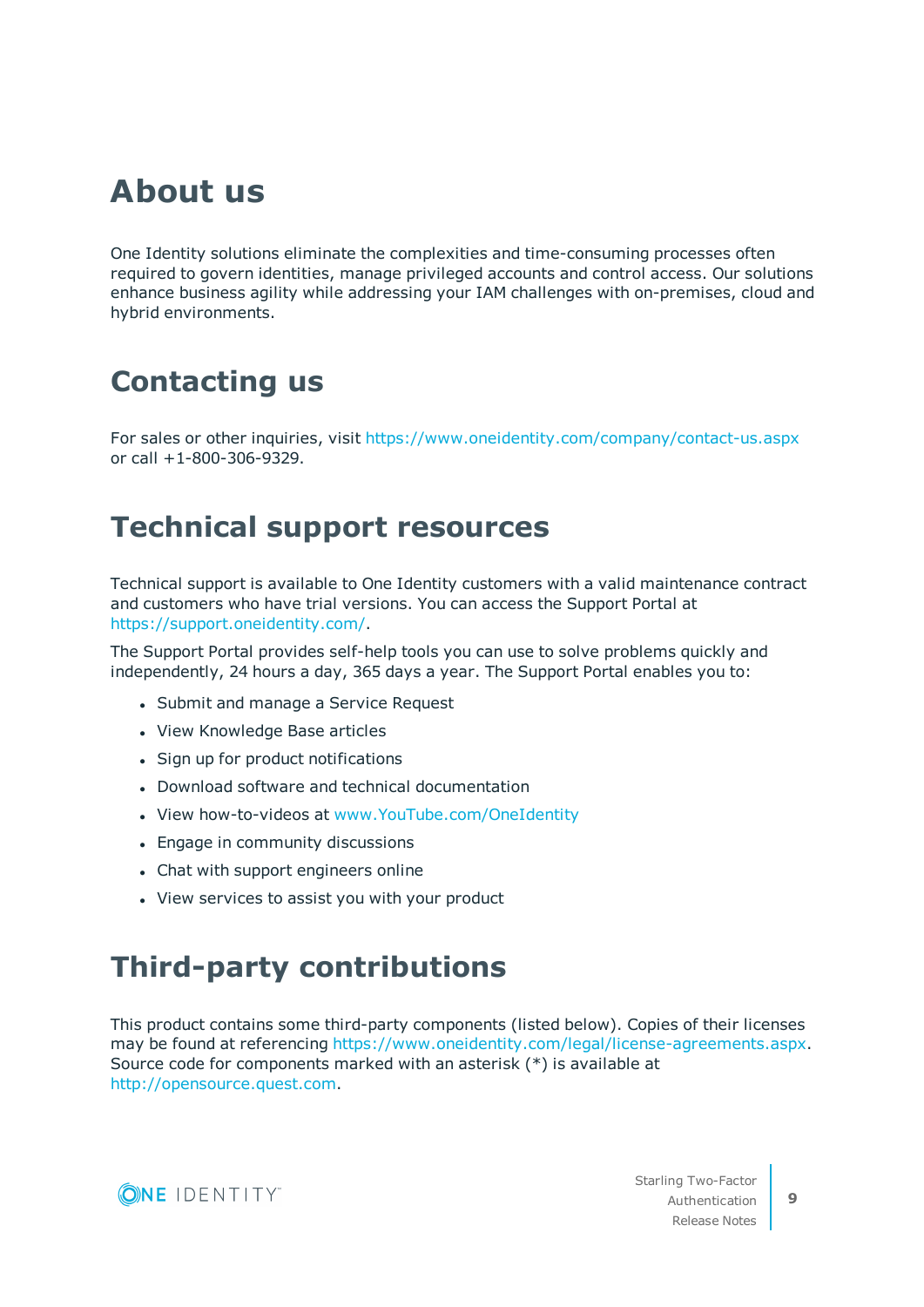| <b>Component</b>                  | <b>License or Acknowledgement</b>             |
|-----------------------------------|-----------------------------------------------|
| ANTLR $3.5.x$                     | Copyright © 2003-2007, Terence Parr           |
|                                   | <b>License: BSD JCraft 1.0</b>                |
| Application Insights for .NET Web | Copyright © Microsoft Corporation             |
| Applications. 2.1.0               | License: MIT                                  |
| Log4Net 2.0.5                     | Copyright © 2004-2017 The Apache Software     |
|                                   | Foundation                                    |
|                                   | License: Apache 2.0                           |
| Microsoft ASP. NET MVC 5.x        | Copyright © Microsoft Open Technologies, Inc. |
|                                   | All rights reserved.                          |
|                                   | License: Apache 2.0                           |
| Newtonsoft.Json.dll 9.0.1         | Copyright © 2007 James Newton-King License:   |
|                                   | MIT                                           |
| Quartz.NET 2.4.1                  | Copyright © 2001-2014 Marko Lahma and         |
|                                   | partially Terracotta Inc.                     |
|                                   | License: Apache 2.0                           |
| SendGrid 8.0.4                    | Copyright © 2012-2016 SendGrid, Inc.          |
|                                   | License: Apache 2.0                           |
| WebGrease 1.6.x                   | Copyright © 2012 Microsoft                    |
|                                   | License: Apache 2.0                           |

### **Table 12: List of Third-Party Contributions**